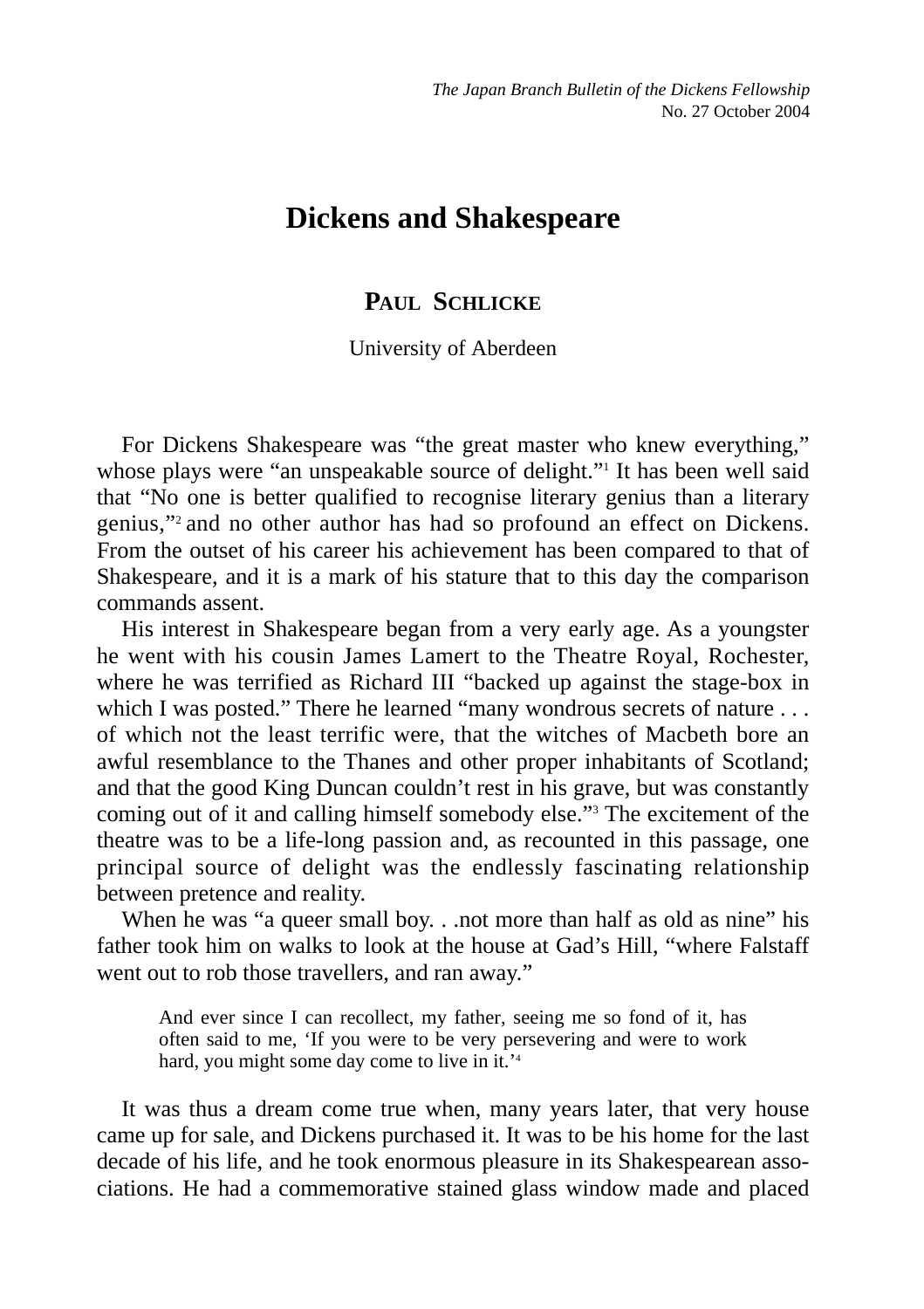prominently in the house to greet visitors. Now on display in the Charles Dickens Museum in London, its inscription reads:

This house, Gadshill Place, stands on the summit of Shakespeare's Gadshill, ever memorable for its association with Sir John Falstaff and his noble fancy. *But, my lads, to-morrow morning, by four o'clock, early at Gadshill! there are pilgrims going to Canterbury with rich offerings, and traders riding to London with fat purses: I have vizards for you all; you have horses for yourselves*. 5

Dickens's engagement with Shakespeare was lifelong. On the day after his eighteenth birthday, the earliest date he could gain admission to the library of the British Museum, among the books he checked out were two multi-volume editions of Shakespeare—one edited by a scholar suggestively named Samuel Weller Singer.<sup>6</sup> On the occasion of the first anniversary of the appearance of the first number of *The Pickwick Papers* his publishers Chapman and Hall presented him with a set of Shakespeare.7 In 1841 he purchased the "third variorum" edition of *Shakespeare's Plays and Poems* in twenty-one volumes, edited by James Boswell the younger from materials left by the foremost early Shakespeare scholar, Edmund Malone.<sup>8</sup> And on the eve of his departure for his first trip to America in 1842, his friend and biographer John Forster gave him a one-volume edition which, Dickens reported, "I constantly carry in my great-coat pocket."9

From early adulthood he numbered among his friends and acquaintance leading Shakespeare scholars, critics and actors. The foremost tragic actor of the day, William Charles Macready, became one of his very closest friends, looking after the Dickens children when Dickens and his wife were in America. During the actor's management of Covent Garden Theatre Royal in 1837-38, when Macready attempted to restore English drama to its former grandeur, Dickens served as an intimate artistic adviser, and he dedicated *Nicholas Nickleby*, with its depiction of Vincent Crummles and his acting company, to Macready. Another close friend was the artist Daniel Maclise, whose paintings of Shakespearean subjects were among his most popular and respected works. Later Dickens enthusiastically helped to promote the career of the actor Charles Fechter, whose renditions of Hamlet and Iago were among his most important roles. It was Fechter who gave Dickens the miniature Swiss chalet on stilts which the novelist used as a study in the garden at Gad's Hill.

Dickens was an active member of the Shakespeare Club, an association of some 70 leading writers, actors, painters and musicians who met weekly during 1838-39 for readings, papers and discussion. The Club broke up at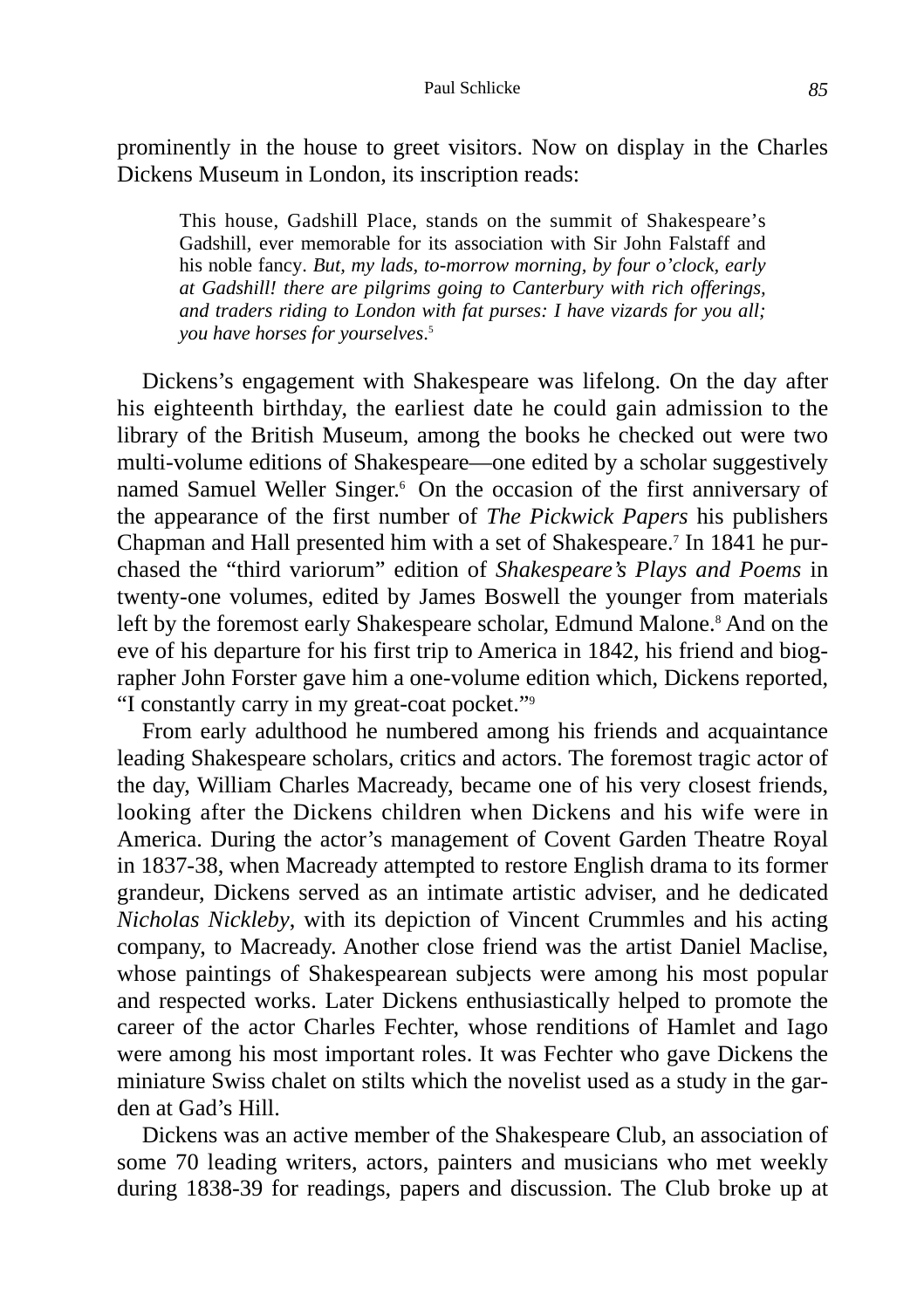the annual dinner in December 1839, with Dickens in the chair, when Forster provoked an altercation. The following year former Club members founded the Shakespeare Society, a subscription publishing venture which flourished until 1853. Dickens served as a member of the Society's Council in 1843-44, and 49 of its publications were in his library at the time of his death in 1870.

In 1848 Dickens busied himself with the London Shakespeare Committee, which had purchased Shakespeare's birthplace in Stratfordupon-Avon. More than a decade earlier Dickens had left his autograph in the room where Shakespeare was born.10 Learning of the bankruptcy that year of the playwright and actor James Sheridan Knowles, Dickens organised amateur theatrical productions to raise money on his behalf. The plays chosen were *The Merry Wives of Windsor* and Ben Jonson's *Every Man in His Humour*. Dickens undertook the roles of Justice Shallow in the one and Bobadil in the other, and a series of performances in the provinces followed. Plans to use some of the proceeds to establish a curatorship for Shakespeare's house, with Knowles as the first incumbent, proved unnecessary when Knowles was granted a government pension.

From his close and repeated reading of Shakespeare, from friendships and from his participation in organisations devoted to Shakespeare, Dickens maintained close familiarity with the bard's life and works. But it was in the theatre that Dickens knew Shakespeare best. He told Forster that as a young man he went to the theatre "every night, with a very few exceptions, for at least three years."11 In those days his chief ambition was the stage, and the description of private theatres in *Sketches by Boz*, in which aspiring young actors paid money in order to assume roles such as that of Richard III, is likely to derive from personal experience.

As a child he produced a toy theatre production of Isaac Pocock's popular melodrama *The Miller and His Men*. By the time he was sixteen he had written two plays (the text of neither has survived), and in 1833 he wrote and, with his family and friends, produced a Shakespearean travesty, *O'Thello, or The Irish Moor of Venice*. It survives only in seven pages of doggerel verse and songs, written to be sung to popular tunes, from his father's manuscript prompt copy.12 The play has only faint connection with Shakespeare's play and is of no literary merit (Dickens later did his best to destroy all evidence of his early playwriting). The comic misadventures depicted in his 1834 Sketch "Mrs Joseph Porter—Over the Way" (later collected in *Sketches by Boz*) suggest that such a production of private theatricals was more than likely to end with ludicrous results.

He wrote or collaborated on several more plays in the course of his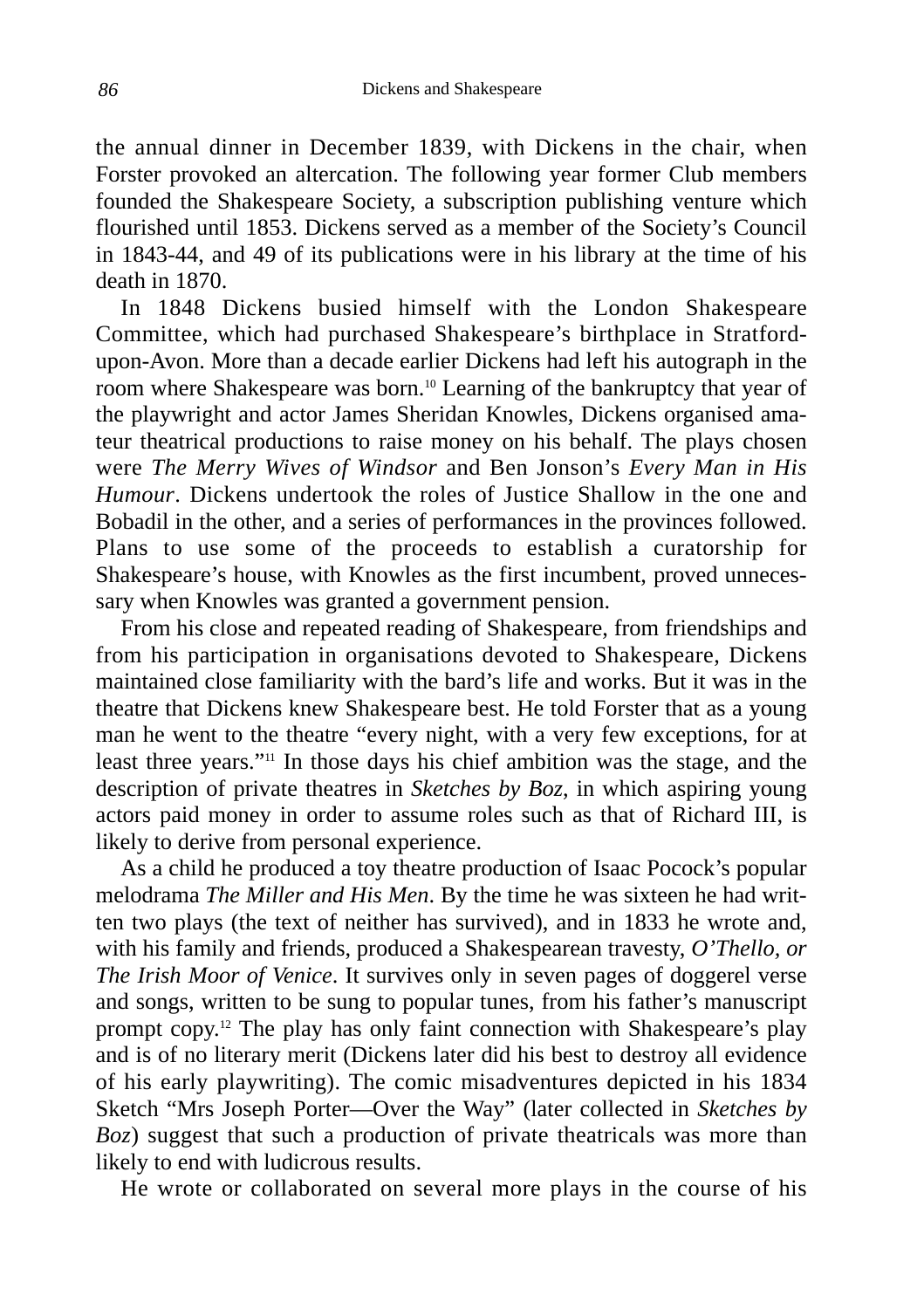#### Paul Schlicke *87*

career; he was the driving force behind and leading actor in a number of amateur theatrical productions, and the final twelve years of his life were dominated by public readings from his works, inspired in part by the success of Shakespearean recitations by the retired actress Fanny Kemble.13 In all of his theatrical activities he was meticulous in preparation, energetic in his involvement, and ubiquitous in his attention to detail. Macready, generally contemptuous of amateur acting, considered Dickens one of only two amateurs "with any pretension to theatrical talent" and judged Dickens's electrifying reading of the murder of Nancy, adapted from *Oliver Twist*, to be as powerful as "two Macbeths!"<sup>14</sup>

Of the many theatrical productions Dickens was involved in, only a single play, *The Merry Wives of Windsor*, was by Shakespeare. Originally planned for performance at Covent Garden Theatre Royal in London in spring of 1847 for the benefit of Leigh Hunt (the perpetually indigent radical journalist later satirised by Dickens as Skimpole in *Bleak House*), production was abandoned when Hunt was granted a Civil List pension. A year later Dickens organised his amateur players once more, this time for the benefit of Sheridan Knowles. After considering and rejecting Jonson's *The Alchemist*, Bulwer's *Money* and Douglas Jerrold's *The Rent Day*, the company settled on Shakespeare's *Merry Wives*, alternating with Jonson's *Every Man in His Humour*, with Dickens firmly in charge.

Forster describes how Dickens threw himself into theatrical production:

He was the life and soul of the whole affair. . .He took everything on himself, and did the whole of it without an effort. He was stage-director, very often stage carpenter, scene-arranger, property-man, prompter, and bandmaster. Without offending any one he kept every one in order. For all he had useful suggestions, and the dullest of clays under his potter's hand were transformed into little bits of porcelain. He adjusted scenes, assisted carpenters, invented costumes, devised playbills, wrote out calls, and enforced as well as exhibited in his proper person everything of which he urged the necessity on others.<sup>15</sup>

*Merry Wives* was first performed at the Haymarket Theatre, London, on 15 May 1848 and subsequently in Manchester, Liverpool, Birmingham, Edinburgh and Glasgow. Dickens arranged and conducted the rehearsals with rigour, negotiated the venues, dispatched the advertisements, ordered the props, arranged for period costumes, selected the music, designed the tickets, numbered the seats—in short, orchestrated every detail, as well as acting the rôle of Justice Shallow. Mark Lemon, editor of *Punch*, played Falstaff; Mary Cowden Clarke, author of *The Complete Concordance to Shakespeare* (1844-45), was Mistress Quickly. She described Dickens as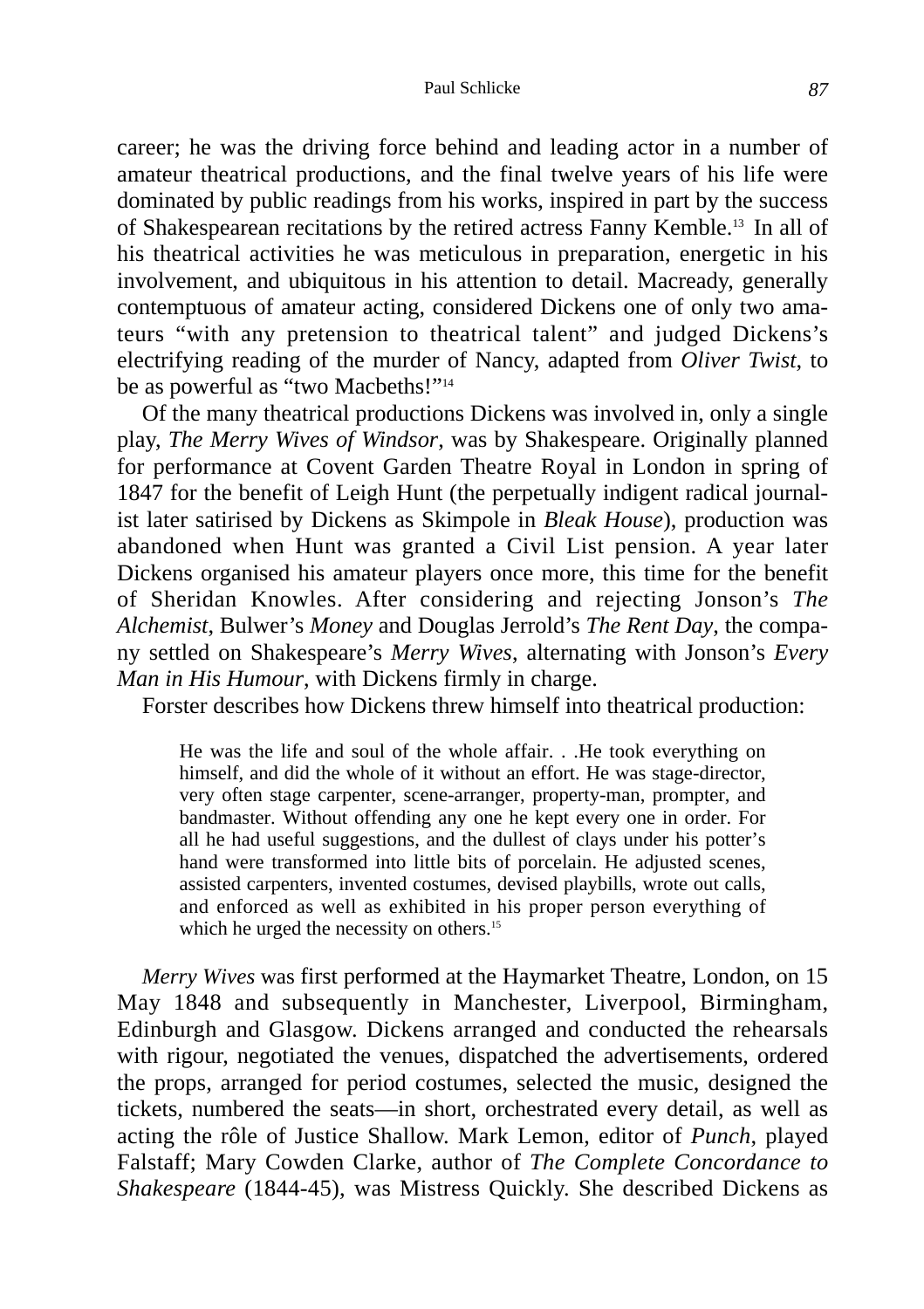stage-manager, "superintending, directing, suggesting, with sleepless activity and vigilance," and of his performance as Shallow she wrote,

His impersonation was perfect; the old, stiff limbs, the senile stoop of the shoulders, the head bent with age, the feeble step, with a certain attempted smartness of carriage, characteristic of the conceited Justice of the Peace, were all assumed and maintained with wonderful accuracy; while the articulation, part lisp, part thickness of utterance, part a kind of impeded sibilation like that of a voice that "pipes and whistles in the sound" through loss of teeth, gave consummate effect to his mode of speech.<sup>16</sup>

In addition to his own theatrical performances, Dickens took keen interest in productions which he saw. Kate Field described him as "that best of dramatic critics."17 He wrote a number of theatrical reviews, three of which deal with productions of Shakespearean drama: "Macready as Benedick" (*Examiner* 4 March 1843), "Macready as King Lear," (*Examiner* 27 October 1849), and "On Mr Fechter's Acting" (*Atlantic Monthly* August 1869). He collaborated with R. H. Horne on another, "Shakespeare and Newgate," (*Household Words* 4 October 1851). A fifth, on Macready's 1838 production of Lear (*Examiner* 28 January 1838) was written by Forster who, being indisposed on the night, quoted at length from "a friend, on whose judgement we have thorough reliance" – almost certainly Dickens. A sixth, "The Restoration of Shakespeare's Lear to the Stage," (*Examiner* 4 February 1838) mistakenly included by B. W. Matz in his collection of *Miscellaneous Papers* for the National edition of Dickens's works in 1908, and routinely attributed to Dickens ever since, was actually written by Forster, although Dickens is certain to have sympathised with its content.<sup>18</sup>

In these reviews Dickens singles out intelligent attention to Shakespeare's text and scrupulous attention to detail as prime elements for praise. His belief in the powerful educative force of the drama underlies everything he says, as does his conviction that an audience unprejudiced by preconceptions will enjoy and learn from "rational entertainment". His is in complete accord with his friend Macready's concern – unusual at the time – with the coherence of production, achieved through a determined striving for artistic excellence, truthfulness and passion, through careful planning and good casting, and through hard work in rehearsal.

Of the *Lear* production, Dickens (and Forster) single out for particular praise Macready's return to Shakespeare's text (after a century and a half during which the English stage witnessed only Nahum Tate's "disgusting"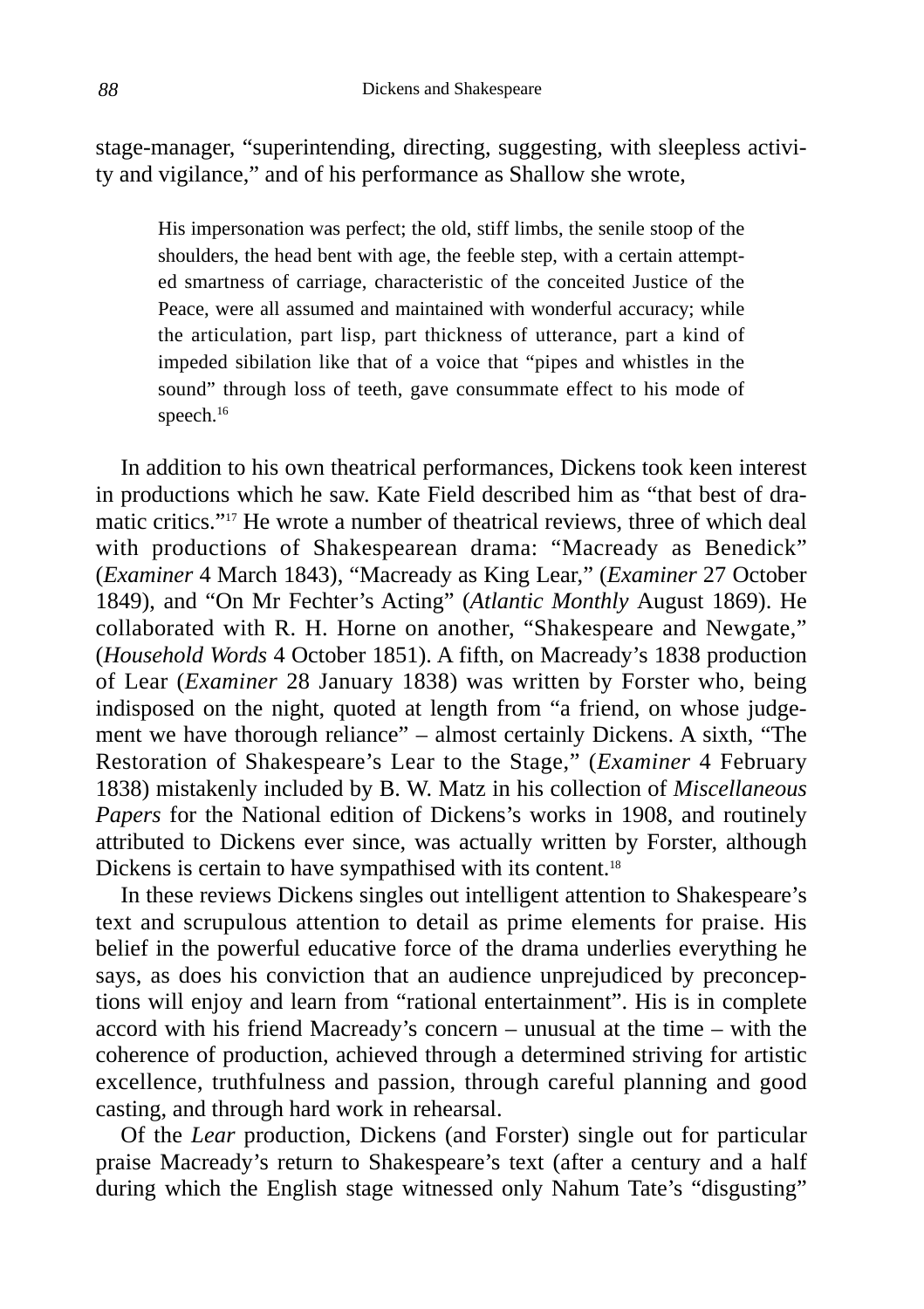#### Paul Schlicke *89*

adaptation), in particular the re-introduction of the Fool to the cast. Dickens describes the presence of the Fool as "singular and masterly relief" to the character of Lear, which he proclaims to be Macready's "finest role". Rejecting Lamb's belief that the play is too intellectual to be adequately realised on stage, Dickens calls Macready's production "magnificent":

The heart, soul and brain of the ruined piece of nature, in all the stages of its ruining, were laid bare before us. . . The tenderness, the rage, the madness, the remorse, and sorrow, all come of one another, and are linked together in one chain.<sup>19</sup>

Of Macready's impersonation of Benedick in *Much Ado about Nothing* Dickens praises the actor's "masterly discrimination," and addresses the "risk" involved for a tragic actor undertaking a comic rôle. Describing as prejudice the assumption that an actor's range is narrowly confined, and rejecting the expectation that an actor must slavishly follow traditional conventions in the portrayal of a part, Dickens declares Macready's performance as "fresh, distinct, vigorous and enjoyable."<sup>20</sup>

Charles Fechter was an actor Dickens had admired for many years before writing a eulogistic review in 1869, on the eve of the actor's departure for America. Having first come to fame in France, Fechter was manager of the Lyceum Theatre in London (1863-67) and distinguished himself in 1867 as the villain Obenreiser in Dickens's and Collins's play based on their Christmas story *No Thoroughfare*. Dickens described Fechter as a great romantic actor, of "delicate and subtle knowledge both of nature and of art."21 In his Shakespearean roles, Dickens admired Fechter's musical and intelligent enunciation of blank verse. His Iago, Dickens declared, was no cardboard villain but a schemer whose deceptions were entirely believable, and his Hamlet, animated "by one pervading purpose," achieved a consistency greater than portrayed by other actors, through the merit of "a distinctly conceived and executed idea."<sup>22</sup>

Undoubtedly the most interesting journalistic essay Dickens wrote on Shakespeare was the one on which he collaborated with his *Household Words* colleague Richard Henry Horne, celebrating Samuel Phelps's productions at Sadler's Wells. After playing for several seasons in the shadow of Macready, Phelps assumed the management of Sadler's Wells, situated far from the West End in a neighbourhood notorious for profligacy, where he boldly produced thirty-four of Shakespeare's plays between 1844 and 1862. Dickens describes with admiration the ways in which Phelps systematically rooted out "truly diabolical" behaviour and attracted attentive audiences to productions mounted "with the utmost care, with great intelligence, with an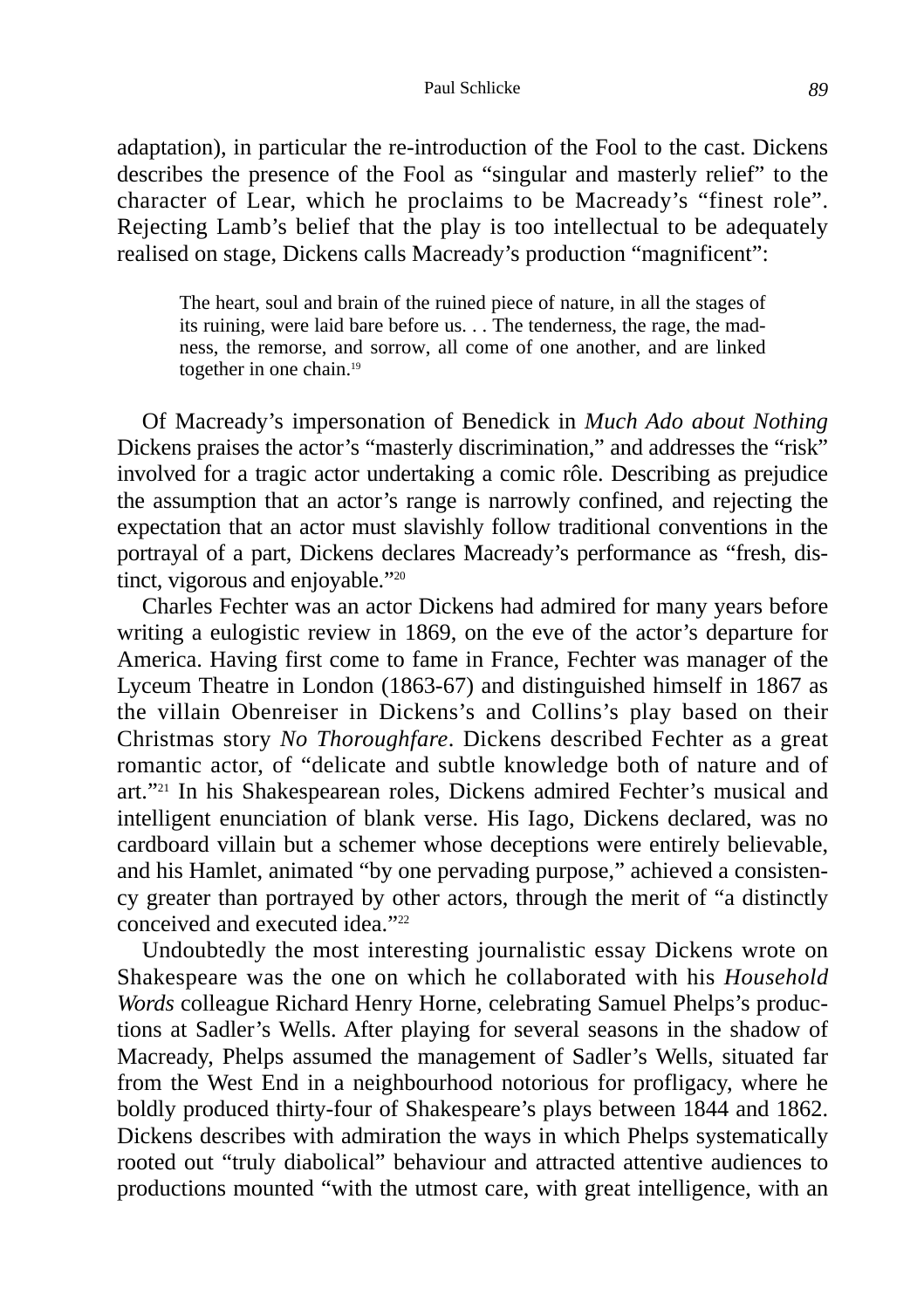evidently sincere desire to understand and illustrate the beauties of the poem." Dickens gives voice to some of his most heartfelt convictions when he praises Phelps's achievement in inspiring audiences to appreciate productions for their artistic excellence, their attention to detail and the coherence of the whole.

There are not many things of which the English as a people stand in greater need than sound rational amusement. As a necessary element in any popular education worthy of the name; as a wholesome incentive to the fancy, depressed by the business of life; as a rest and relief from realities that are not and never can be all-sufficient for the mind – sound rational public amusement is very much to be desired.23

In addition to the articles which he himself wrote, as editor he oversaw the publication of a further number of essays dealing with Shakespeare. Under his editorship in *Bentley's Miscellany* he published a series of six studies of Shakespeare's characters by William Maginn, the prominent Regency journalist. *Household Words* included "Something that Shakespeare Lost" (17 January 1857), by his staff writer Henry Morley, on contemporary reviewing of *Hamlet*; "Touching the Lord Hamlet," a source study of Hamlet by John Oxenford (17 October 1857); and "Re-Touching the Lord Hamlet" by J. A. Heraud (5 December 1857).

In *Nicholas Nickleby* Dickens ridicules wrong-headed scholarship in the person of Mr Curdle, who

had written a pamphlet of sixty-four pages, post octavo, on the character of the Nurse's deceased husband in Romeo and Juliet, with an inquiry whether he really had been a 'merry man' in his lifetime, or whether it was merely his widow's affectionate partiality that induced her so to report him. He had likewise proved, that by altering the received mode of punctuation, any one of Shakespeare's plays could be made quite different, and the sense completely changed; it is needless to say, therefore, that he was a great critic, and a very profound and most original thinker (*NN* chp 24).

And in the same novel Dickens satirises mindless gushing over the bard as seen in silliness of Mrs Wititterly:

"I'm always ill after Shakespeare," said Mrs Wititterly. "I scarcely exist the next day; I find the reaction so very great after a tragedy, my lord, and Shakespeare is such a delicious creature" (*NN* chp. 27).

To understand Dickens's attitudes to Shakespeare it is essential to recognise that he knew the plays not simply in scholarly texts and in serious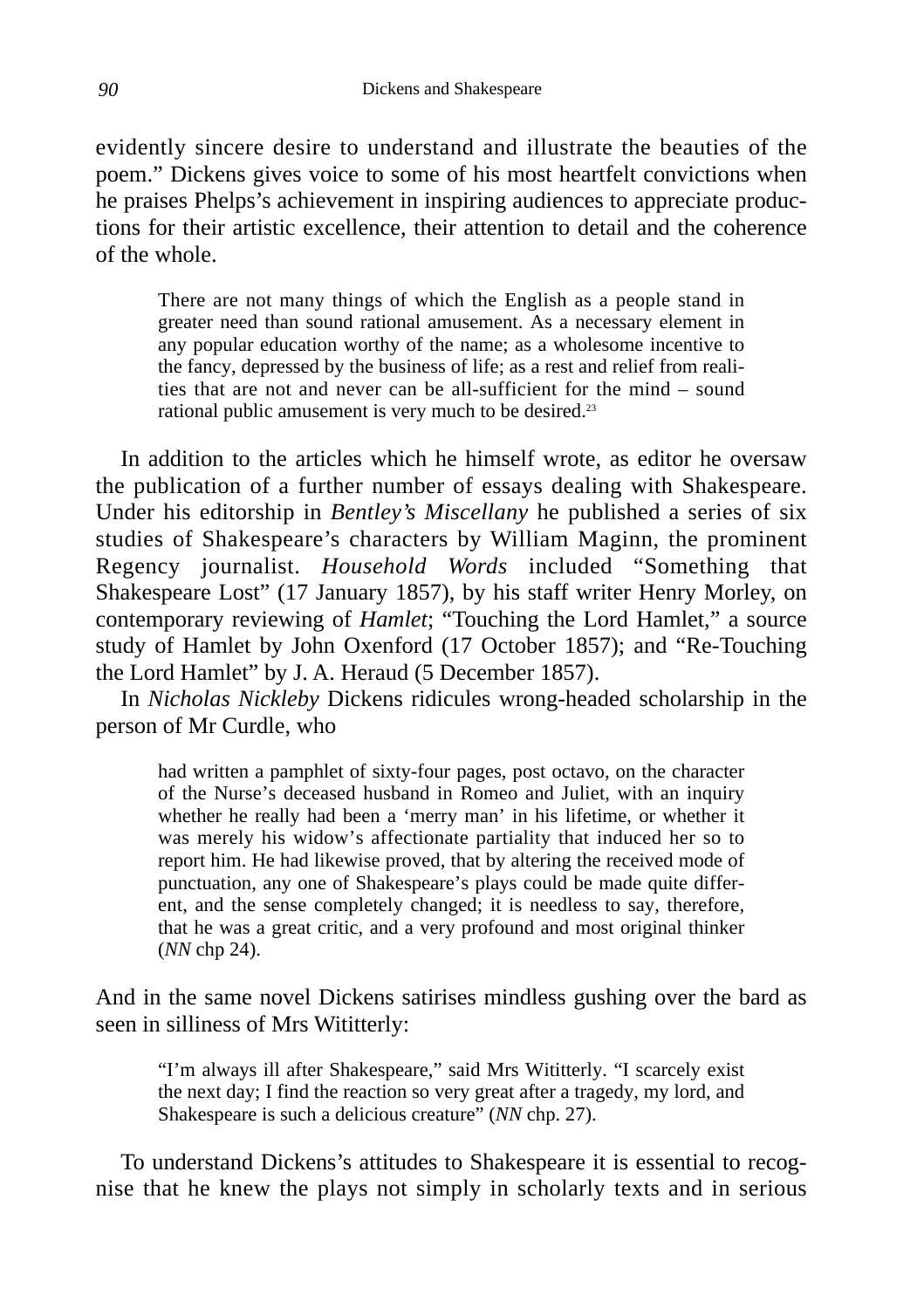#### Paul Schlicke **91**

productions. In the tradition of Shakespearean adaptation in minor theatres, fairground booths, public houses and other unprepossessing venues, Dickens had at hand an example of great art that was vigorously popularised. Despite legal regulations in force throughout the eighteenth century and well into the nineteenth, Shakespeare has never been the exclusive property of an elitist culture. His works regularly percolated down to the lowliest stages in the land, and Shakespearean adaptation was a burgeoning phenomenon in the decade when Dickens produced his own first popular works.<sup>24</sup>

In the Restoration period of the late seventeenth century, principal actors and actresses from Covent Garden and Drury Lane found that a quick way to cash in on their fame and make money during the off-season was to perform in fairground booths. After the duration of Bartholomew Fair was reduced in 1735 from a fortnight to three days, the actors found it more profitable to turn to the provinces when the London theatres were closed, but even after the actors from the patent houses had deserted the fairs, the plays remained: versions of *The Merchant of Venice, Henry IV, The Tempest* and *A Comedy of Errors* are on record. Emphatically, these were not full versions of Shakespearean drama, but adaptations carved out of Shakespeare to make his works suitable for the fair booths. They were shortened to reduce complexity and to heighten comedy, spectacle and action. New titles indicate the elements of appeal, as in a 1733 adaptation, *The Comic Humours of Sir John Falstaff, Justice Shallow, Ancient Pistol, and Others*. 25

But if the booth theatres were not faithful to the Shakespearean text, neither were the most prestigious playhouses in the land. It was an age of wholesale tampering with Shakespeare, as Nahum Tate, Colley Cibber and their ilk rewrote plays to suit the taste of their time. And a long time it was: not until1838 did a production of *King Lear* based on Shakespeare's text appear on an English stage in place of Tate's version with its love interest between Edgar and Cordelia and its happy-ever-after ending. There remained a great distance between a full-length production in an elegant playhouse and a booth theatre performance competing for patrons with freak shows, rope dances, gingerbread stalls and puppet plays. But the point stands that the legacy of eighteenth-century Shakespearean production at all levels was one of adaptation. In this context one can see why Dickens, with his passionate devotion to the theatre, so highly valued Macready's endeavours to mount productions which took Shakespeare's dramatic and literary quality seriously. But one can also see that Dickens would find nothing extraordinary in the notion that excellence and popularity could be bedfellows. In the theatrical tradition which he inherited the difference was one of degree rather than of rigid compartmentalization.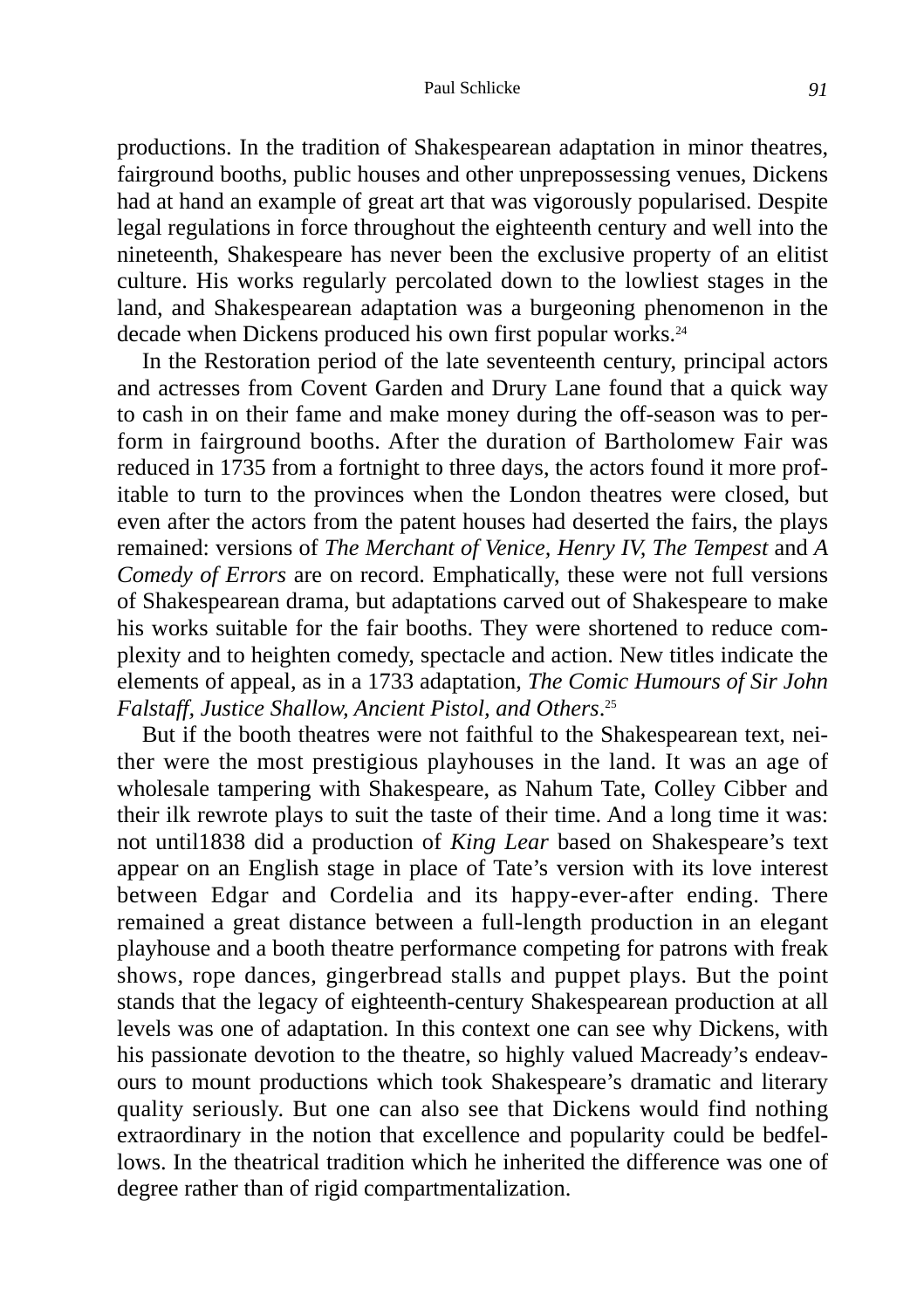Compartmentalization, however, was precisely what the theatrical licensing laws were designed to enforce. Enacted in 1737 and not revoked until 1843, the law decreed that spoken drama could be performed only in the two patent theatres. The act met with ineffective resistance in the eighteenth century, but by the early nineteenth century, as theatres proliferated in response to the rapid increase in urban population, the monopoly restrictions began to be circumvented. The law forced the unpatented theatre to become innovative to create attractive entertainment without breaking the law.26 Since straight drama could not be legally presented outside the patent theatres, two courses were open to managements wishing to produce Shakespeare: illegal production, or adaptation away from spoken text into mime, music and spectacle. In either case, Shakespearean drama was what it had been in the eighteenth-century fairground: a vigorously popularised form.

In the unlicensed penny gaffs, which flourished in poor neighbourhoods throughout the nineteenth century and were by many accounts the nadir of theatrical activity, Shakespeare's plays took their place alongside the most scabrous melodrama. As in the fair booths, and entire programme, including two or three separate entertainments, took less than an hour to perform and was repeated several times each night. Heavy emphasis on murder, madness, ghosts, fights and deaths make it easy to imagine how *Macbeth* and *Hamlet* could fit so easily into the repertoire of the gaffs.<sup>27</sup>

More respectably, in the minor theatres, which saw much of the creative innovation in nineteenth-century production, Shakespeare was squeezed to fit within the letter of the patent laws. In 1809 Robert Elliston produced at the Surrey Theatre a "ballet of music and action" entitled *The History, Murders, Life, and Death of Macbeth* which skirted the law by virtually eliminating dialogue and concentrating on action and spectacle, heightened by music. Twenty years later, with the monopoly rapidly eroding, Elliston acted the roles of Hamlet, Othello, Mercutio and Falstaff, in shortened musical versions of Shakespearean drama.<sup>28</sup>

In 1834 and 1835 Astley's Circus presented plays based on Shakespeare under the titles *the Life and Death of King Richard II; or Wat Tyler and Jack Straw* and *The White and Red Rose; or The Battle of Bosworth Field*. At Astley's, drama was enacted on horseback according to the dictum of the manager and star of the arena, Andrew Ducrow, "Cut the dialect and come to the 'osses," and in the 1835 production, John Cartlitch, the tragedian from John Richardson's fair booth, took the rôle of Richmond.<sup>29</sup>

Meanwhile an increasing number of burlesques of Shakespeare began to appear. The weakening of the patent regulations meant that theatres could place greater reliance on spoken dialogue without facing prosecution, and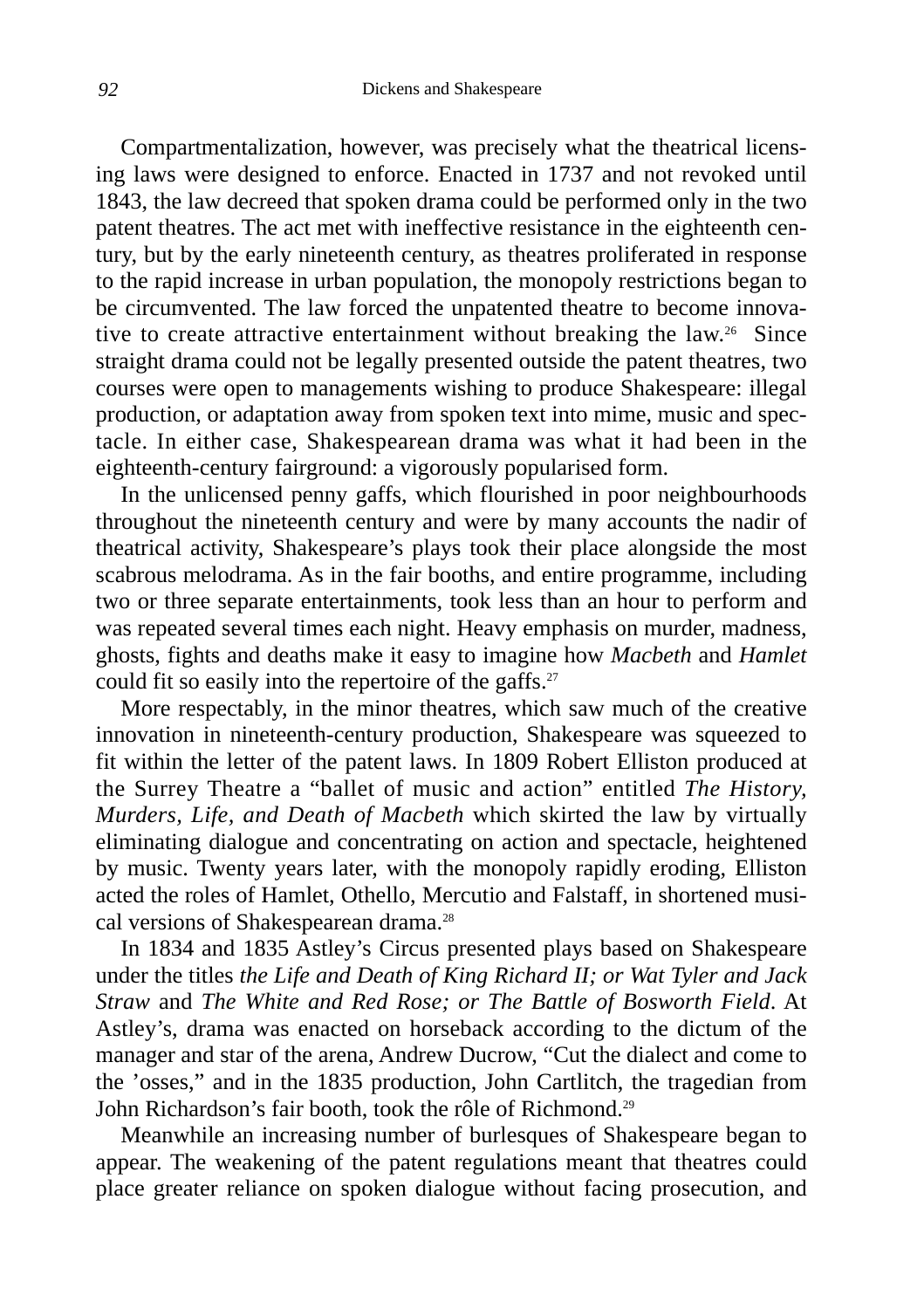(as noted above) Dickens contributed his mite to the vogue with a travesty of his own, *O'Thello*. Stanley Wells, who has selected a sufficient quantity of nineteenth-century Shakespearean burlesques to fill five volumes, observes that the emergence of Shakespearean burlesque coincided with the rise of a new seriousness about textual matters and about historical accuracy in major productions.30 Popularization and attention to excellence once again converge.

Dickens clearly recognized in Shakespeare one of the great creative writers and dramatists in the language. He was alert to the gulf between ambitious, faithful dramatization and vulgar trivializing; as he said in a letter to Macready in 1839 (glancing at the packed houses which the lion-tamer Isaac Van Amburgh attracted to Drury Lane that winter), "I hold any society to be valuable which recognizes something of slight interest in the Drama shorn of Lions and Tigers."31 At the same time, Dickens was far from solemn in his veneration for the bard: the early *O'Thello* and the late hilarious portrayal of Mr Wopsle as Hamlet are evidence in point. He was fully capable of distinguishing between the great tragedies of Shakespeare on the one hand and the brisk melodramas of Richardson, the wretched depravity of the penny gaffs and the derisory incompetence in private theatres. Without question, he knew the difference.

Rather, Dickens saw that Shakespeare was freely appropriated by the most unpretentious theatres, catering to poorly educated audiences for whom, according to one of Henry Mayhew's informants, a faithful production of Shakespeare was incomprehensible. In this coster's opinion, *Hamlet* was better when confined to the ghost scenes, the funeral and the final killings, and *Macbeth* to the witches and the fighting.<sup>32</sup> Dickens knew from close and extensive observation how the lower classes chose to amuse themselves, and he expressed confidence in his anti-Sabbatarian pamphlet *Sunday Under Three Heads*, written when *Pickwick* was just underway, that most people prefer good entertainment to bad. He was later, in his important *Household Words* essay "The Amusements of the People" to articulate his conviction that people were susceptible of improvement through entertainment, because love of dramatic representation was "inherent in human nature."33 This is not the crude condescension of a "moral uplift" theory of art, but a belief that, properly presented, artistic excellence would appeal to a broad audience. From this perspective, one facet of Shakespeare's genius was to have a core of artistry which appealed to the sophisticated and unsophisticated alike. The presence on Shakespearean adaptations outside the patent theatres offered Dickens a supreme example that popularity need not mean hackneyed frivolousness, and that achievement of lasting worth could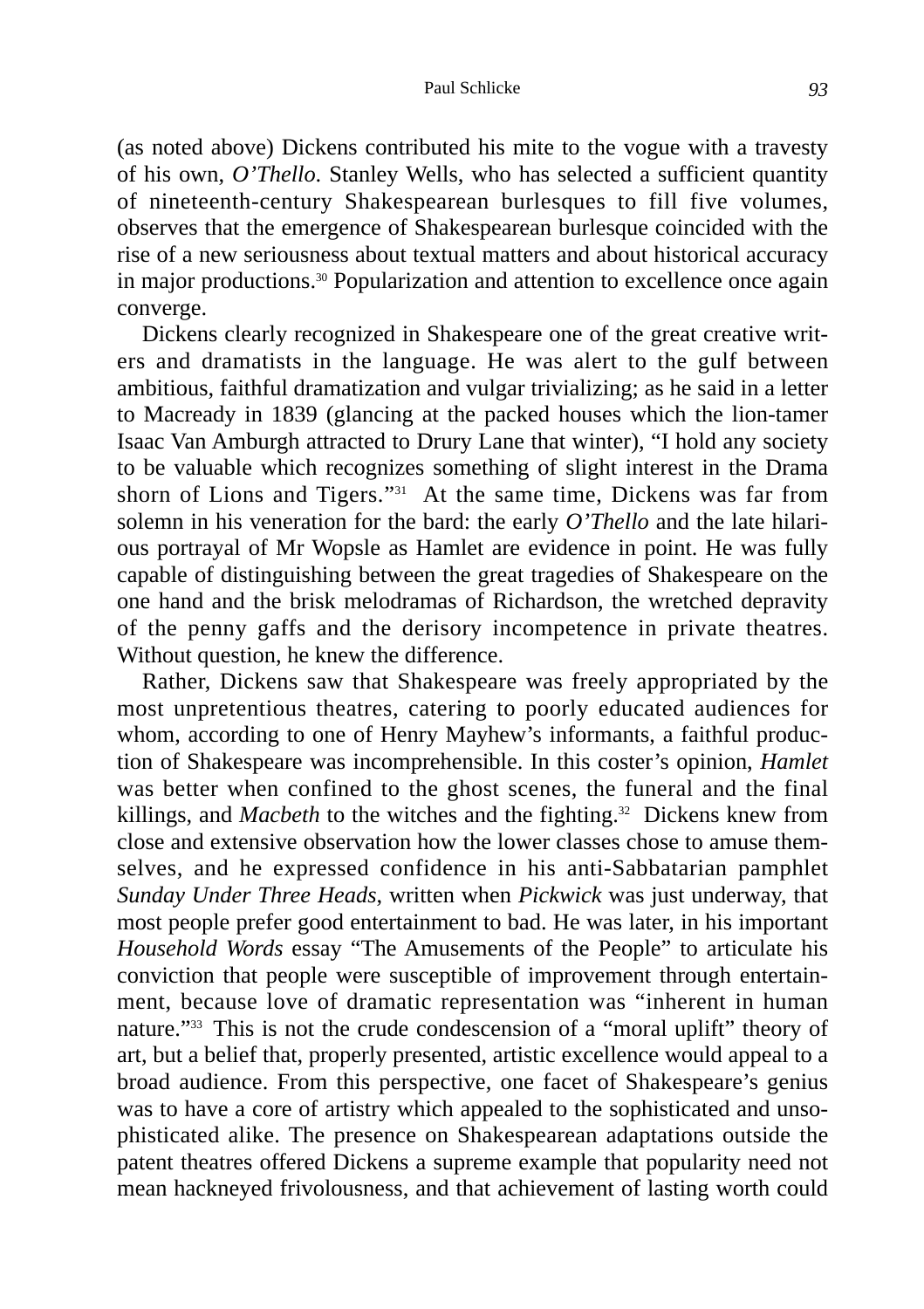exist in popular forms.

Dickens's novels, journalism and letters are saturated with quotations, creative misquotations, and allusions to Shakespeare. The extent of his references to Shakespeare is suggested by a catalogue compiled by Valerie Gager in her book *Shakespeare and Dickens: The Dynamics of Influence,* which, admittedly incomplete, nevertheless extends to some 120 pages. In his early essay "The Pantomime of Life," Dickens refers to himself as a follower of Shakespeare, "tracking out his footsteps at the scarcely-worth-mentioning little distance of a few millions of leagues behind,"34 and in a speech honouring his fellow-novelist William Makepeace Thackeray in 1858 he declared, "Every writer of fiction, though he may not adopt the dramatic form, writes in effect for the stage."35

His fiction contains memorable comic descriptions of Shakespearean tragedies: *Othello* is the play chosen for amateur theatricals by Mrs Joseph Porter in *Sketches by Boz*; Romeo is the character in which Nicholas Nickleby achieves his finest hour with Vincent Crummles and his strolling players; and the most extended account of a Shakespearean performance appears in *Great Expectations*, when Pip and Herbert go to see Mr Wopsle undertake the rôle of Hamlet.

There are references by Dickens to the majority of Shakespeare's works, but the overwhelming preponderance come from two plays, *Hamlet* and *Macbeth*. These seem to indicate that Dickens uses Shakespeare's lines as vehicles for his own thought, both from the frequency of allusion and from the active way in which Dickens adapts quotations to suit his own purposes. But he also uses at least one play as a structural model for his novels; a number of critics, most notably Alexander Welsh, have explored parallels between *King Lear* and *The Old Curiosity Shop*, *Dombey and Son*, and *Hard Times* in particular. In Welsh's words, "whenever Dickens required an exalted test of love and truth in his fiction, he tended to favour the Cordelia model of loyalty to a difficult father. . . Dickens, in fact, cannot be said ever to have completed the study of *King Lear* inspired by Macready's production of 1838."36

Dickens invariably thought of *Macbeth* when he thought of murder, an act which fired his imagination throughout his career.<sup>37</sup> His most powerful evocation of *Macbeth* appears in *Oliver Twist*, when he describes Sikes's psychological anguish after the murder of Nancy. "So much blood!" Sikes cries, echoing Lady Macbeth (*Macbeth* 5.1.44). Just as Banquo's ghost terrifies Macbeth, so Nancy's eyes haunt Sikes, and in his tormented flight he, like Macbeth, has indeed "murder[ed] sleep" (*Macbeth* 2.1.36).

Hamlet, on the other hand, is a character whom Dickens was unable to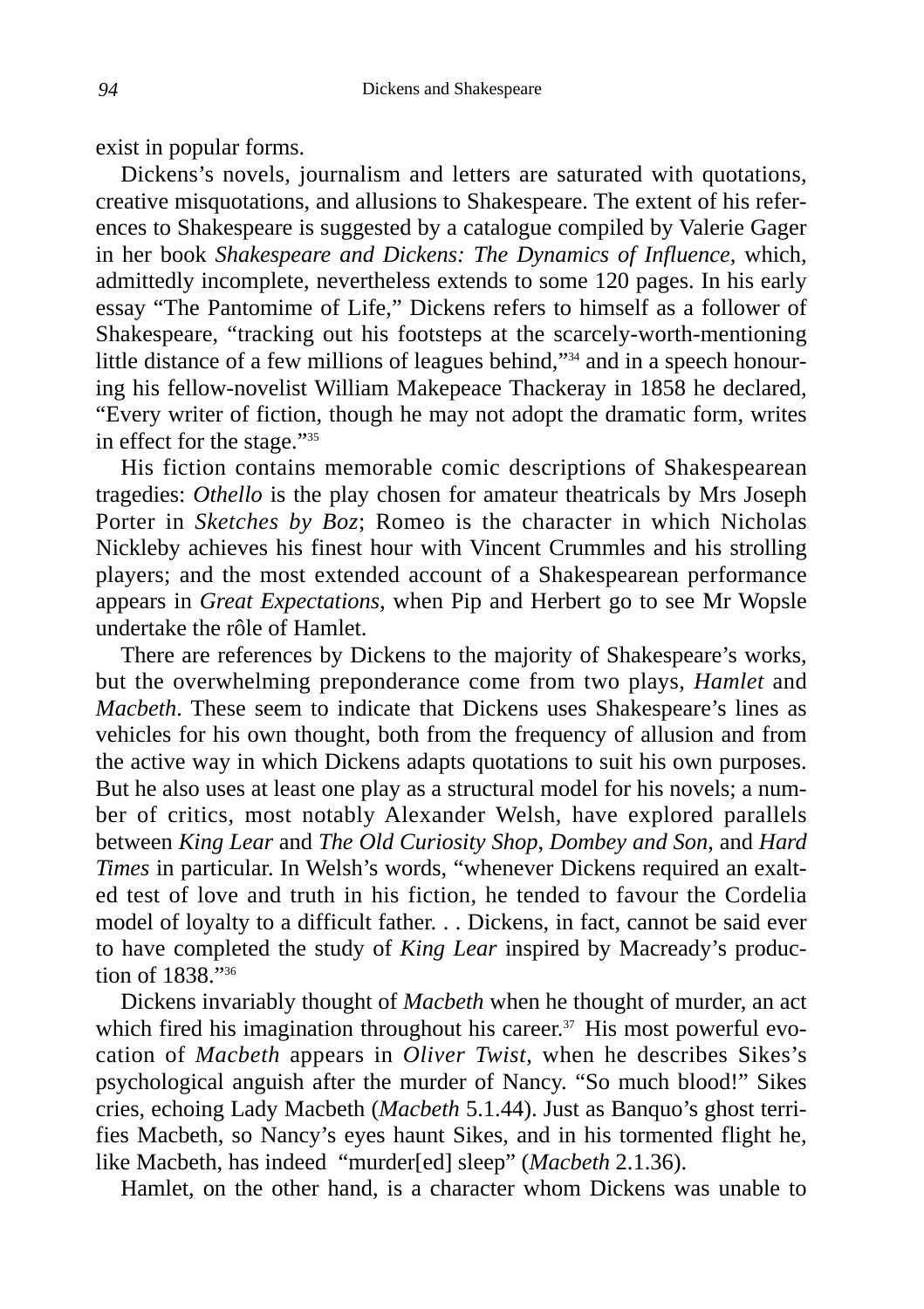take seriously, and he repeatedly invokes the Prince for comic purposes. As Juliet John cogently argues, Dickens was deeply suspicious of excessive introspection when socially constructive action is more appropriate, and he considered Hamlet the very type of the Romantic intellectual.<sup>38</sup> As Dickens remarked in a cancelled passage from *A Christmas Carol*,

Perhaps you think that Hamlet's intellects were strong. I doubt it. If you could have such a son tomorrow, depend upon it, you would find him a poser. He would be a most impracticable fellow to deal with, and however creditable he might be to his family after his decease, he would prove a special incumbrance in his lifetime, trust me.<sup>39</sup>

*King Lear* provided Dickens with a model for one of the relationships which interested him most, namely that of father and daughter. Like Macready, Dickens conceived the play as sentimental tragedy, in which pathos was the primary emotion evoked.40 *The Old Curiosity Shop* contains a number of explicit references to Shakespeare's play, in which Nell guides her grandfather after he loses his sanity, until both she and the old man die. In *Dombey and Son* the proud and errant father-figure is redeemed by the unswerving love of a daughter, and in *Hard Times* Sissy Jupe exemplifies "a wise and loving passivity" which enables Gradgrind to learn wisdom and  $love<sup>41</sup>$ 

Angus Wilson has well observed that literary influence is not the lifting of identifiable snippets, but a response which "affects your whole outlook, the whole fictional world you live in, and that isn't a matter of taking little pieces and incorporating them, however transformed."42 Dickens's art is like Shakespeare's in three major ways: it is entertaining, it is theatrical, and it is verbally inventive.

Like Shakespeare, Dickens was an entertainer who saw no conflict between popular appeal and artistic excellence. His fiction is essentially histrionic: he visualises the appearance of his characters; he depicts them dramatically interacting with one another; and when they talk, they invariably declaim. His daughter Mamie recounted how she watched one day as he wrote--grimacing in a mirror in order himself to enact the scene he would then retreat to his desk to transcribe  $43$  One of his richest and most typical comic veins is the pretence that people behave the same in private as in public; that is, his characters are invariably seen performing their own distinctive rôles. The law-clerk Mr Guppy proposes marriage to Esther by asking to be allowed to 'file a declaration' (*Bleak House* chp 9); Mr Lillyvick talks in the argot of a water-rates collector in the Kenwigses drawing room (*Nicholas Nickleby* chp 15). Often an audience gathers to witness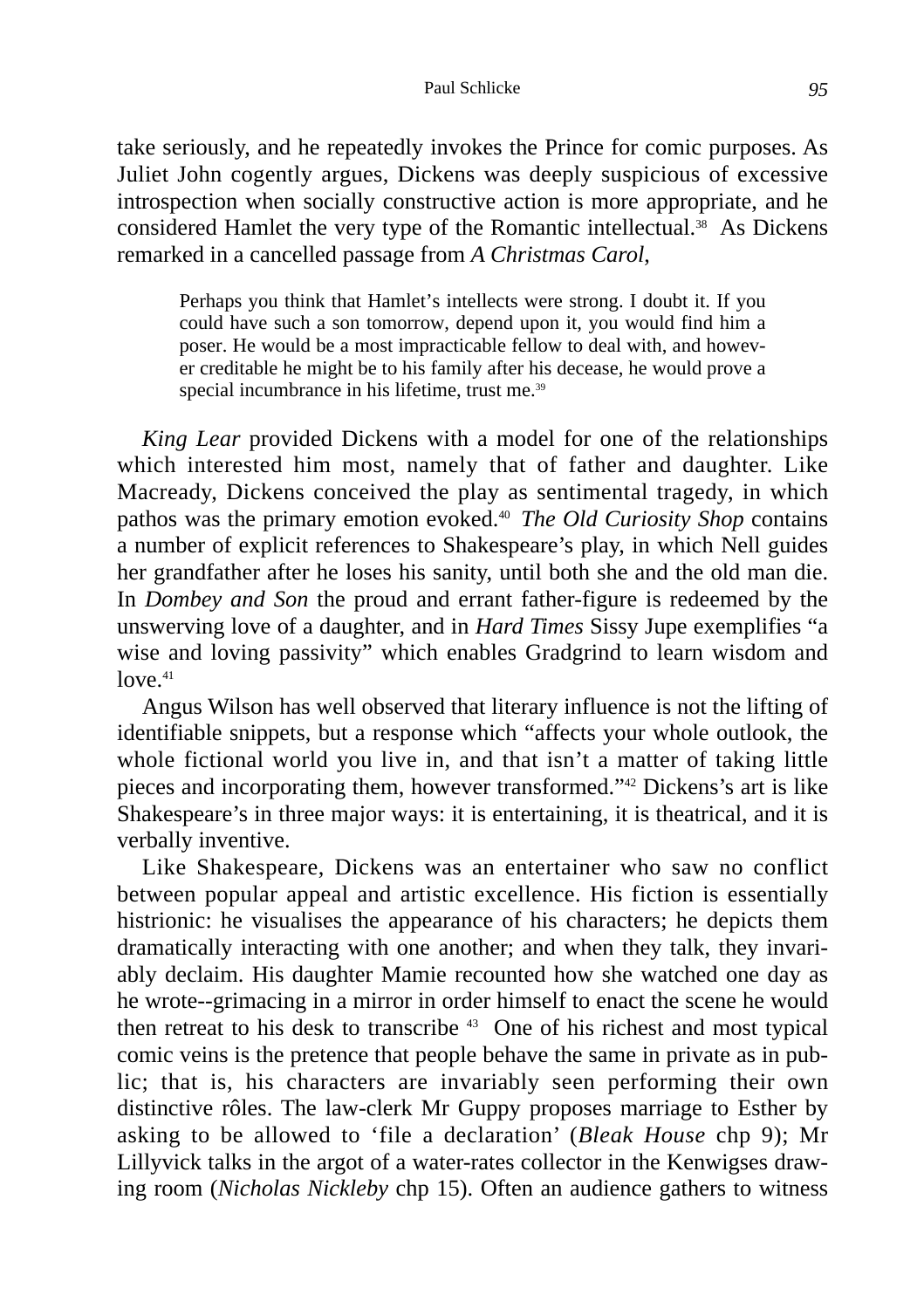set pieces: a crowd "to the number of some five-and-twenty" follows Bounderby to his self-exposure as a fraud (*Hard Times* 3.5); the village urchins watch Trabb's boy mimicking Pip (*Great Expectations* chp 30). Dickens has an eye for group scenes, in which characters are carefully placed in relation to one another, and action regularly ends in tableau, such as the finale of *Martin Chuzzlewit*, when Old Martin thrashes Pecksniff (chp 52). This is one reason why Dickens's fiction lends itself so well to illustration, and it is notable that some dramatizations of Dickens's works consisted of little more than tableaux in which actors arranged themselves in living representations of Phiz's drawings. Dickens was an inferior playwright, but his novels are Shakespearean in their vital theatricality.

Finally, Dickens is like Shakespeare in his verbal inventiveness. Both writers extended and enriched the language; both delight in the novel turn of phrase, the vivid yoking of words not usually heard together. This produces the animism so characteristic of their language: inert things take on a life of their own, whereas living creatures are grotesquely reified. It produces the dynamic interrelation between the mundane and the imaginary, constantly testing the boundaries between the real and the fanciful. And it produces extraordinary richness of texture, in which the local life of a phrase encapsulates the wider themes of a work, functioning as an "expanded metaphor" (Wilson Knight's description of Shakespearean language, which Steven Marcus tellingly applies to Dickens).<sup>44</sup> In this sense Dickens, like Shakespeare, is a supreme poet of the English language. As F. R. Leavis observed, "Dickens's command of word, phrase, rhythm and image: in ease and range there is surely no greater master of English except Shakespeare."45

## **Notes**

- <sup>1</sup> "Night Walks," *The Uncommercial Traveller* (Oxford: Oxford University Press, 1958), p. 132; *The Letters of Charles Dickens*, The British Academy/Pilgrim Edition, ed. Madeline House, Kathleen Tillotson, Graham Storey, et al. (Oxford: Clarendon Press, 1965-2002), 3.165 (to Forster 22-23 March 1842).
- <sup>2</sup> Alfred Harbage, *A Kind of Power: The Shakespeare-Dickens Analogy* (Philadelphia: American Philosophical Society, 1975), p. 114.
- <sup>3</sup> "Dullborough Town," *Uncommercial Traveller*, p.120.
- <sup>4</sup> "Travelling Abroad," *Uncommercial Traveller*, p. 62.
- <sup>5</sup> Forster, *The Life of Charles Dickens*, ed. J. W. T. Ley (London: Cecil Palmer, 1928), Bk 8, ch. 3, p. 652.
- <sup>6</sup> Pilgrim *Letters* 1.9 n.
- <sup>7</sup> Pilgrim *Letters* 1.244 n.
- <sup>8</sup> Pilgrim *Letters* 2.229 n & 2.433 n.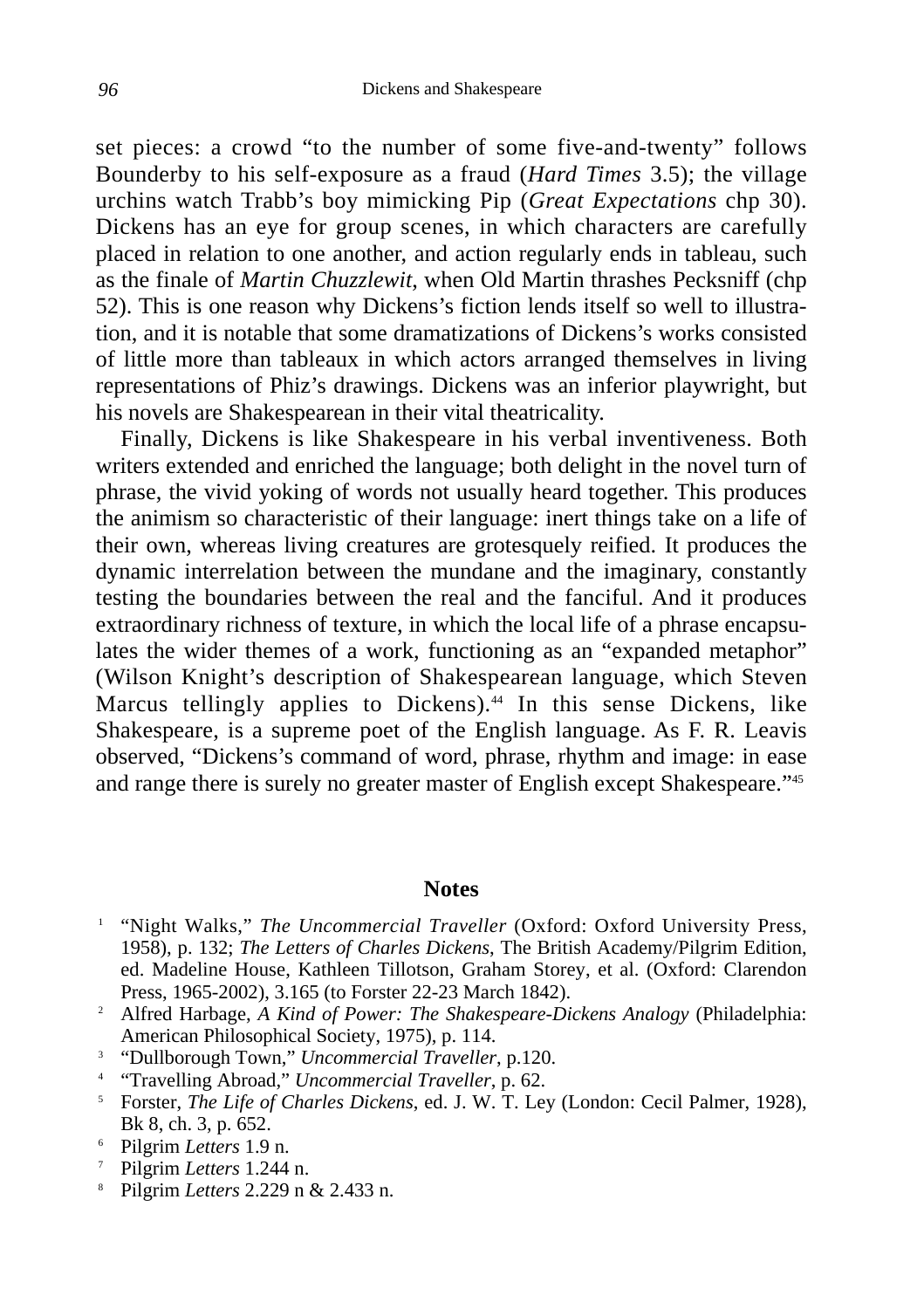- 
- 
- <sup>9</sup> Pilgrim *Letters* 3.165 10 Pilgrim *Letters* 1.447.
- <sup>12</sup> Charles Haywood, "Charles Dickens and Shakespeare; or The Irish Moor of Venice, *O'Thello*, with Music," *Dickensian* 73 (1977), 67-88.
- <sup>13</sup> Philip Collins, "Introduction," *Charles Dickens: The Public Readings* (Oxford: Clarendon Press, 1975), pp. xlix-l.
- <sup>14</sup> William Charles Macready, *Macready's Reminiscences and Selections from his Diaries and Letters*, ed. Sir Frederick Pollock (London: Macmillan, 1875), 1.112; Pilgrim *Letters* 12.291.
- 
- <sup>15</sup> Forster, *Life*, Bk. 5, ch. 1, p. 383.<br><sup>16</sup> Charles and Mary Cowden Clarke, "Splendid Strolling," in their *Recollections of Writers* [1878], as quoted, respectively, in Pilgrim *Letters* 5.278 n. and in Valerie Gager, *Shakespeare and Dickens: The Dynamics of Influence* (Cambridge: Cambridge University Press, 1996), p. 111.
- <sup>17</sup> *Atlantic Monthly* (1870) as cited in *Dickens' Journalism*, ed. Michael Slater and John Drew, 4 vols. (London: Dent, 1994-2000) 4.404.
- <sup>18</sup> Leslie C. Staples, "Dickens and Macready's *Lear*," *Dickensian* 44 (1948), 78-80, established Dickens's authorship of the review "Macready as King Lear," when he found the manuscript of the review in Dickens's hand in the Forster Collection at the Victoria and Albert Museum. William J. Carlton, "Dickens or Forster? Some *King Lear* Criticisms Re-examined," *Dickensian* 61 (1965), 133-40, conclusively shows that it was Forster and not Dickens who wrote the review "The Restoration of Shakespeare's *Lear* to the Stage". The manuscript of the review "Macready as Benedick" is in the Forster Collection; that of "On Mr Fechter's Acting" is in the Houghton Library, Harvard University. The Contributors' Book for *Household Words* attributes "Shakespeare and Newgate" to Dickens and Horne (*Household Words: A Weekly Journal 1850-1859, Conducted by Charles Dickens*, ed. Anne Lohrli [Toronto: University of Toronto Press, 1973], p. 84).
- <sup>19</sup> "The Theatrical Examiner. Haymarket Theatre," *Examiner* (27 October 1849).
- <sup>20</sup> "Macready as Benedick," (*Examiner* 4 March 1843).
- <sup>21</sup> Pilgrim *Letters* 10.52.
- <sup>22</sup> "Of Mr Fechter's Acting," *Atlantic Monthly* (August 1869).
- <sup>23</sup> "Shakespeare and Newgate," *Household Words* (4 October 1851).
- <sup>24</sup> See Paul Schlicke, "The Showman of *The Pickwick Papers*," *Dickens Studies Annual* 20 (1991), 1-15.
- <sup>25</sup> Sybil Rosenfeld, *The Theatre of the London Fairs in the Eighteenth Century* (Cambridge: Cambridge University Press, 1960), pp. 9, 42, 147.
- <sup>26</sup> See Michael Booth, "The Social and Literary Context" in *The Revels History of Drama in English*, eds. Clifford Leech and T. W. Craik (London: Methuen, 1975), 6, 1-57.
- <sup>27</sup> See Paul Sheridan, *Penny Theatres of Victorian London* (London: Dobson, 1981).
- <sup>28</sup> Christopher Murray, *Robert William Elliston Manager* (London: Society for Theatre Research, 1975), pp. 22-25; Arthur Colby Sprague, "Shakespeare and Melodrama," *Essays and Studies* n.s. 18 (1965), pp. 1-12, and "A *Macbeth* of Few Words," *All These to Teach: Essays in Honor of C. A. Robertson*, eds. Robert Bryan, et. al. (Gainsville, FL: Florida University Press, 1965), pp. 80-101.
- <sup>29</sup> A. H. Saxon, *The Life and Art of Andrew Ducrow and the Romantic Age of the*